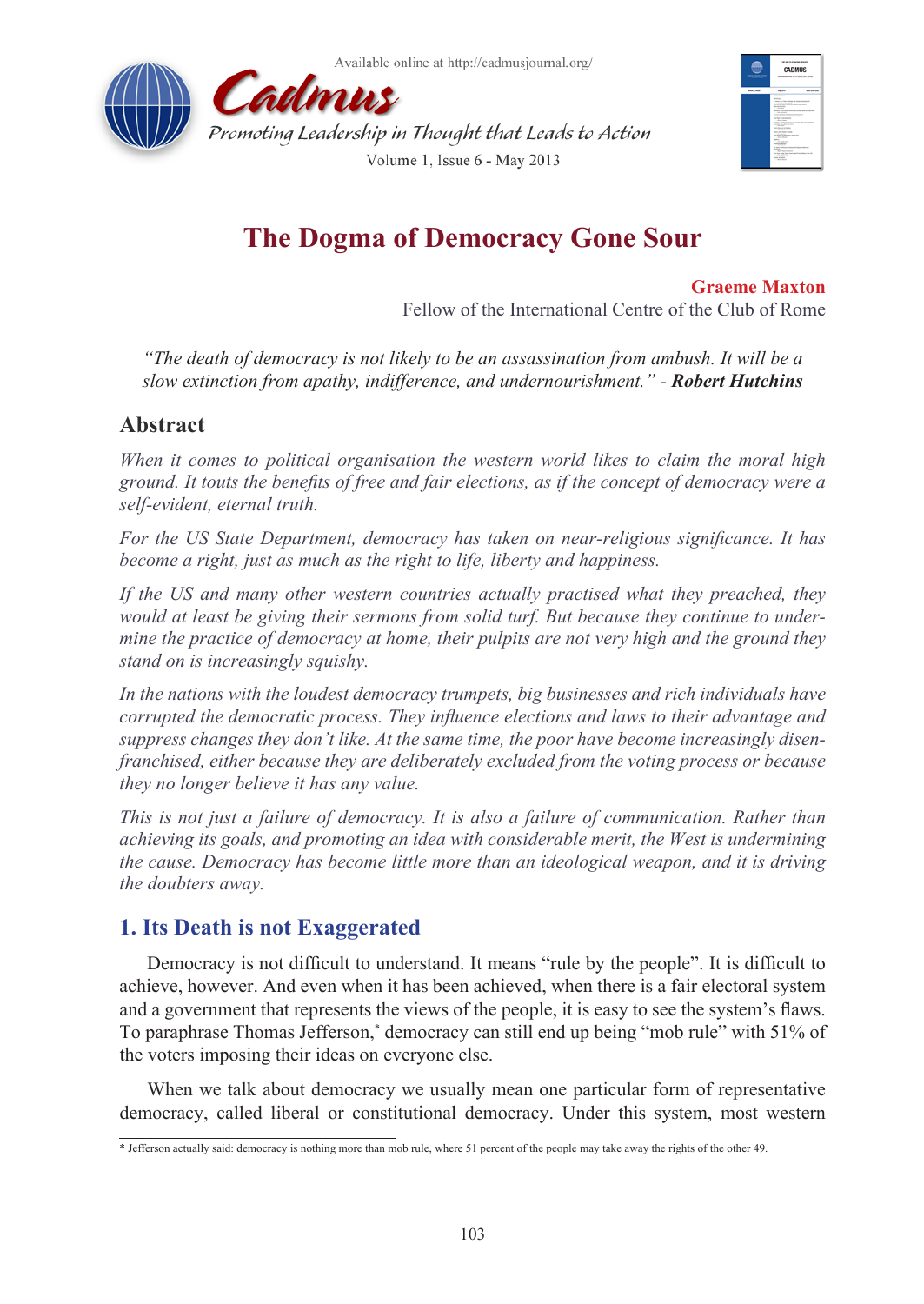countries hold regular elections to vote for representatives who make decisions on behalf of the electorate. To prevent these representatives from assuming too much power, there is usually a constitution, a legal framework that establishes the principles that the government must follow.

As well as a constitution, a democracy needs an independent judiciary and a fairly elected government. It needs equality of opportunity to stand for election. Anyone should be able to put themselves up as a candidate. Exceptions can exist, for those who might be criminally insane for example, but these should be rare. Being elected should certainly not depend on how rich you are.

A good system also needs universal suffrage. Voting should be open to all adults, without discrimination on the grounds of race, sex, beliefs or social status. This means that even those in prison should have a vote. If not, then those who are wrongful victims of political persecution or of bad laws are denied a voice.

There also needs to be an independent media — a free press — or at least mostly free. Voters should have access to opinions but, more importantly, to facts. It is vital that citizens' views are not influenced by biased reporting, or by media moguls with their own agendas who are able to twist their audience's opinions to suit their own ends.

Democracy also requires freedom of association. Citizens should have the right to form political groups and to have their views heard, even when these views are odious to the majority. Because of the increase in anti-terrorism legislation since 9/11, this requirement has been weakened in many western countries.

Finally, to have a high level of democracy, societies need to have citizens who are educated and informed about their rights and civic responsibilities. There needs to be a working relationship between those in power and those who vote.

It is easy to forget that an electorate has responsibilities too, that the process is two-way. It is not just up to those in power to make sure the system functions, it is also up to every citizen. Citizens, if they care about where their societies are heading, need to take responsibility for being properly informed; they need to speak out when the system does not work; and they need to take part in the political process, even if just through the act of voting.

In many western countries, however, the relationship that exists between the ruled and the rulers has become fraught. Those who have been elected often pursue their own agendas, or look after the interests of lobby groups, before they think of those who elected them into power. Lobbyists, especially those representing big businesses, have become extremely powerful in Europe, including in the UK, Canada, Australia and, especially, in America. They have distorted the political process by influencing elections and laws in ways that the electorate cannot.

At the same time, many western citizens have less direct contact with their political representatives than they once did. Politicians focus instead on a handful of swing voters, meaning that the voice of the majority is frequently ignored. As a consequence, many western citizens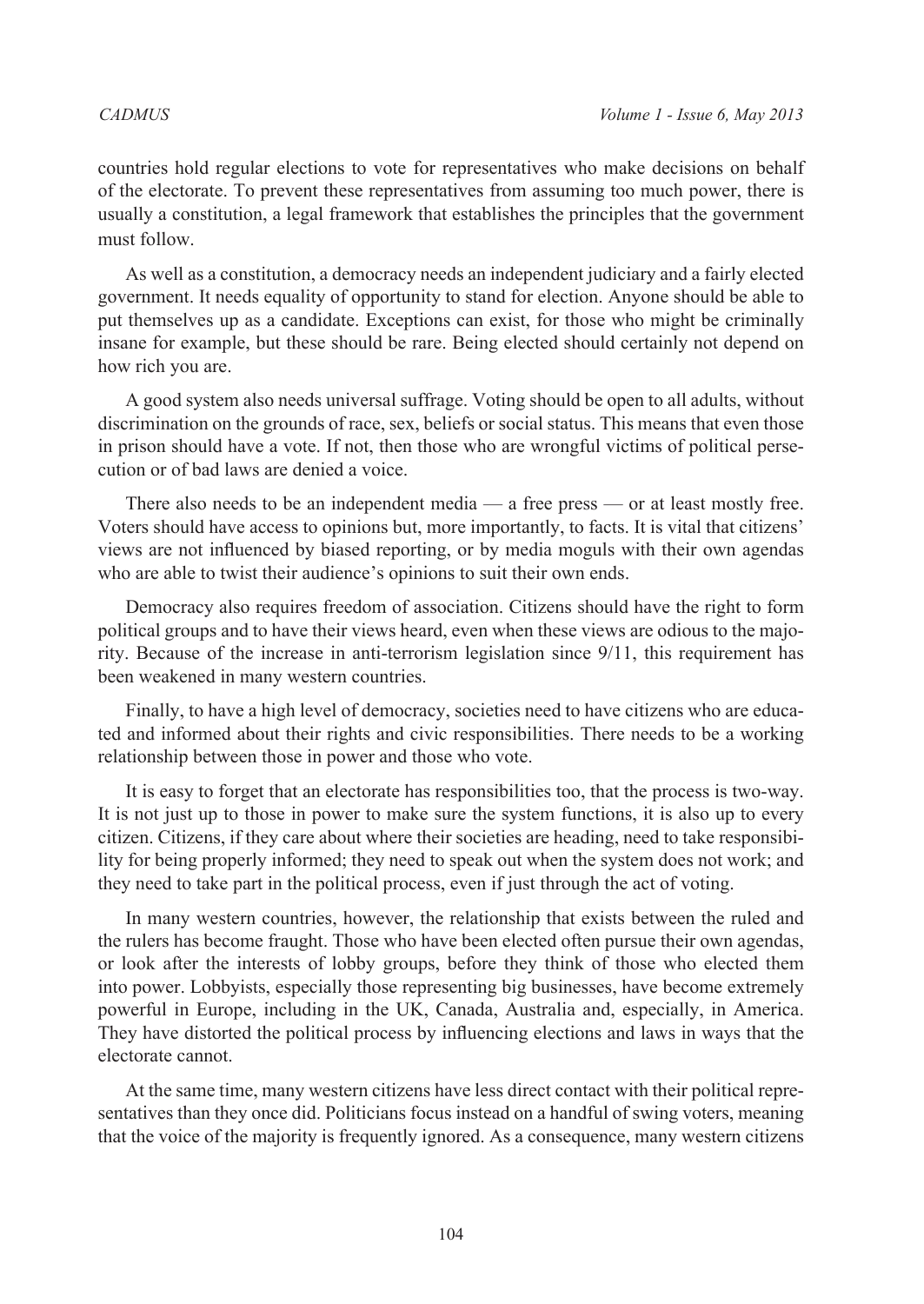are choosing to vote less than before, and take less interest in politics.

Democracy has always had its problems, of course. Ancient Greece's Aristotle called it one of the three "evil" forms of government. It was not even favoured by America's Founding Fathers who feared democracy as much as they feared monarchy. They worried that a democratically elected government would take away the people's freedom, either by being too weak to protect them from external threats, or by becoming too powerful and taking over every aspect of their **lives** 

*"America's democratic system, the one the world is supposed to look up to as a model, is suffering from exactly the problems the Founding Fathers were trying to avoid."*

To try and get around these problems, America chose a constitutional republic as its model of governance where executive, legislative and judicial powers are separated. The constitution and the judiciary are meant to stop any abuses by those in power. The intention was to make "a government of laws, not men".

Despite these efforts, America's democratic system, the one the world is supposed to look up to as a model, is suffering from exactly the problems the Founding Fathers were trying to avoid. Five stand out in particular:

- The constitution is being undermined.
- Millions have become disenfranchised.
- A tiny number of people determine the outcome.
- Big businesses and lobbyists have corrupted the process.
- There is too little choice.

First, the constitution: thanks mainly to a series of badly thought out laws put in place since 9/11, America's constitution is no longer providing the protection for citizens that it should.

Those wanting to oppose the government, members of the Occupy Movement for example, have been denied the right to assemble and speak out, which is a violation of the 1st Amendment. Muslim groups have also been singled out for surveillance<sup>[1](#page-6-0)</sup> while journalists<sup>2</sup> have been detained to stop them reporting stories the government does not like. These are also violations of the 1<sup>st</sup>. Just as bad, the PATRIOT Act allows the government to monitor citizens without recourse to law, which violates the 4th. The state can now legally obtain the source and addressee information of all telephone and online communications and gain access to unopened electronic mail. It can also collect DNA samples, even from those not convicted of any crime.

Even 30 years ago such activities would have been unthinkable. It would have been unimaginable that private letters between individuals could be opened and read by the State or that a democratic western government could demand unrestricted access to medical, finan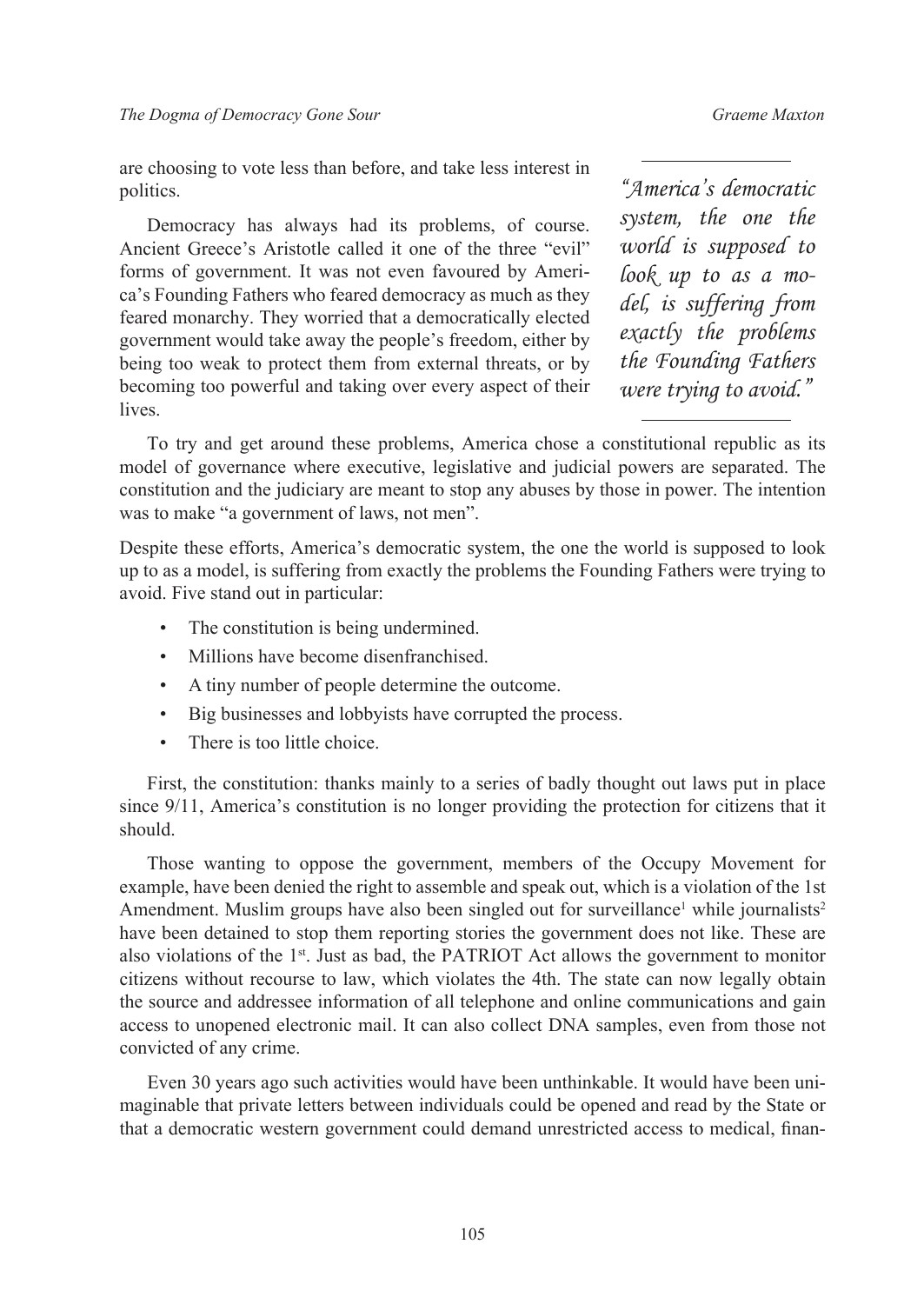cial, business and educational records or authorise secret searches of homes and offices, without extensive legal process. Yet these are all permitted in America today.<sup>[3](#page-6-2)</sup>

The second problem is with the democratic process itself. In recent years, many more people have been excluded from voting in America. According to a report published in 2012 by the Pew Center,<sup>[4](#page-6-3)</sup> as many as 24% of those eligible to vote have not registered to do so because the process has been made too complex. That is at least 51 million people.

In many states, people wanting to vote must now have a government-issued photo ID card or passport. Because few Americans travel abroad and many others are wary of authority, this new rule alone has effectively disenfranchised 12% of the population. A disproportionate number of these people are poor and black.

Convicted criminals are also denied the right to vote in many US states, even after they have served their sentence and are free, in gainful employment, and paying their taxes. In those states where they can re-register, the process is often so difficult that few go through with it. Those in prison are also unable to vote, unlike in many other western countries, including neighbouring Canada. As the prison population of the US is so large compared to other developed nations, this adds up to a great many people. In total, more than 2% of the electorate is excluded because they are, or were, felons. Again, a disproportionate number are poor and black.

#### **2. Good for Swingers, but not for Everyone Else**

Even for citizens able to vote, there is a third problem. In most American states, the voice of the average voter is practically worthless.

In presidential elections, as well as in many others, the results in 38 of America's 50 states are entirely predictable. That leaves just 12\* that matter, that decide the outcome. The population of these states in 2012 was 86 million people, 28% of the US population. This means that the American President, the holder of what is arguably the biggest job in the world, is actually chosen by little more than one-quarter of the US population (half of whom do not bother to vote).

This also means that presidential hopefuls spend huge amounts of time, money and effort on a small number of voters, in some of the smallest states in the country, largely ignoring the wishes and interests of the majority.

The result is national apathy, with average voter turnout in recent federal elections falling below 40%<sup>5</sup> in many states, reflecting a lack of interest or faith in the process.

## **3. The Voters' Power Diminished**

The fourth major reason why the US and many other western democratic systems are failing has been the rising influence of businesses and lobby groups. Of greatest concern are

<sup>\*</sup> Nevada, Colorado, New Mexico, Iowa, Wisconsin, Michigan, Ohio, Pennsylvania, Virginia, New Hampshire, North Carolina and Florida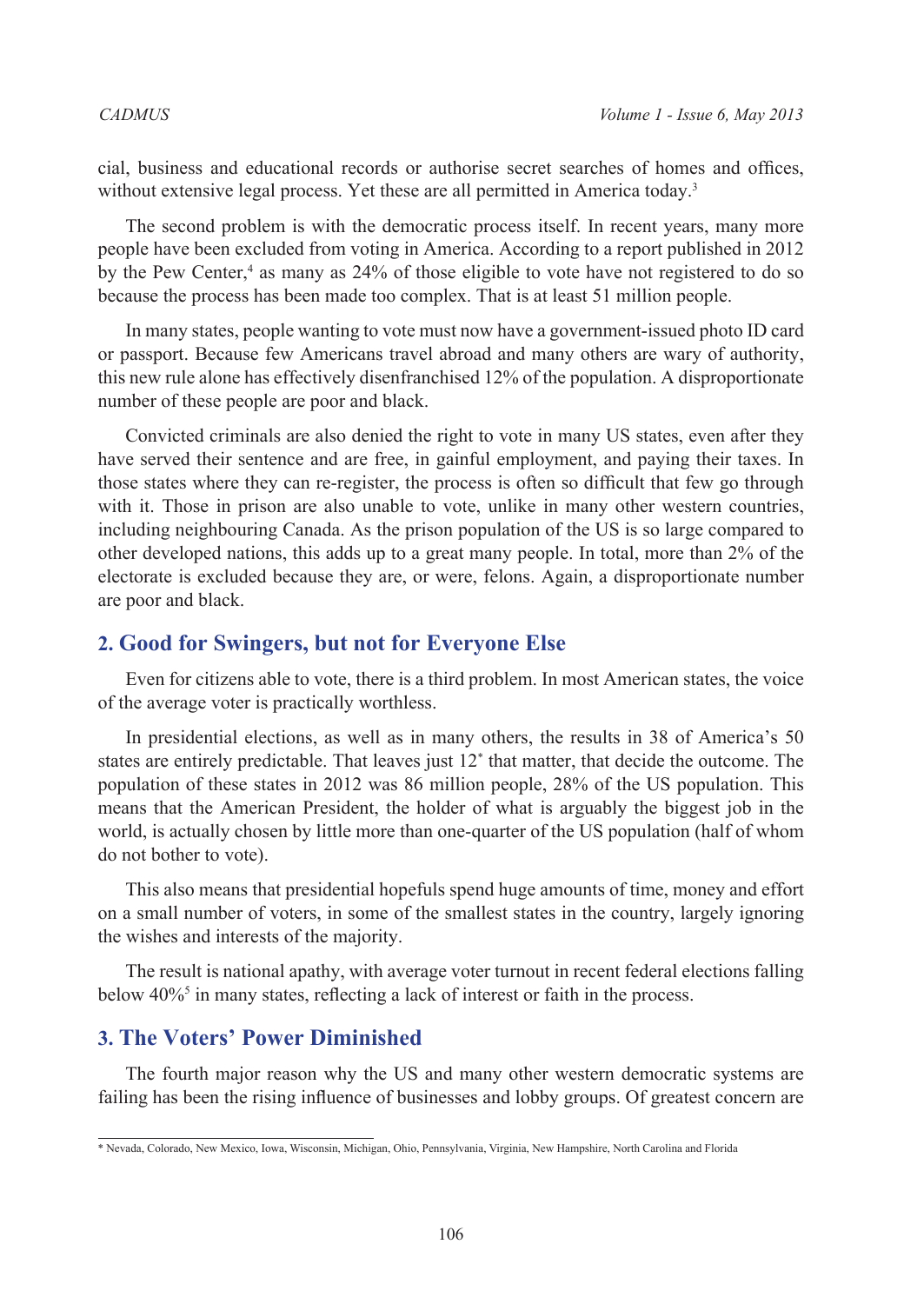so-called super PACS — which are like traditional Political Action Committees (PACs) on steroids.

Super PACS are pressure groups that are largely free of any restrictions on their political activities. They can raise unlimited cash from anonymous donors and spend it praising or disparaging particular candidates without declaring their interests or explaining who is supporting them.

As most big businesses support the right-leaning Republican Party in America, many voters are being deceived; they are unaware that the opinions they see expressed on television are often from biased sources. The rich and anonymous are able to manipulate the electoral process for their own ends, without the electorate understanding that the information presented to them is being funded by someone with a specific, but usually undeclared, agenda.

A further concern is the growing influence of America's richest individuals. Campaign contributions of wealthy people have long been vital to running US elections, especially at the federal level. But for many years they have also been a source of worry. The concern is that these donations allow rich people to buy influence and gain some advantage, often for their businesses or investments, or because they have a private political objective.

A 2012 survey by The Brennan Center<sup>[6](#page-6-5)</sup> showed that most Americans believed that as well as leading to greater corruption, the current electoral financing system made it less likely that poorer people would vote at all. "One in four respondents — and even larger numbers of low-income people reported that they are less likely to vote because big donors have so much more sway than average Americans", the report said.

Part of the problem, of course, is that America's politicians have been forced to sell their souls, because the cost of running campaigns is so high. Without such huge payments, or a different model, most candidates cannot hope to stand for office. While anyone can theoretically put themselves forward for election, in practice the race is now only open to those who can raise the funds through these corrupting channels, or to the super-rich.

## **4. Is a Two-party State Twice as Good as a One-party State?**

The fifth reason America's political system is so undemocratic (this also applies in the UK, Ireland, Australia and many other countries) is the astonishing lack of choice offered to voters at the polls.

To outsiders, it sometimes appears as if America only has two political parties, the Democrats and the Republicans. In fact, there are at least 40 parties to choose from. Among the next largest are the Constitution Party, The Green Party and the Libertarian Party. But there are many more. Most are small and fragmented, some of them having split from the main parties. A large number have extreme views. But some also reflect the views of millions of people, such as the Green Party.

What most of these parties lack is the funding needed to run an enduring campaign at a national or even at a local level. Although more than ten other parties endorsed candidates for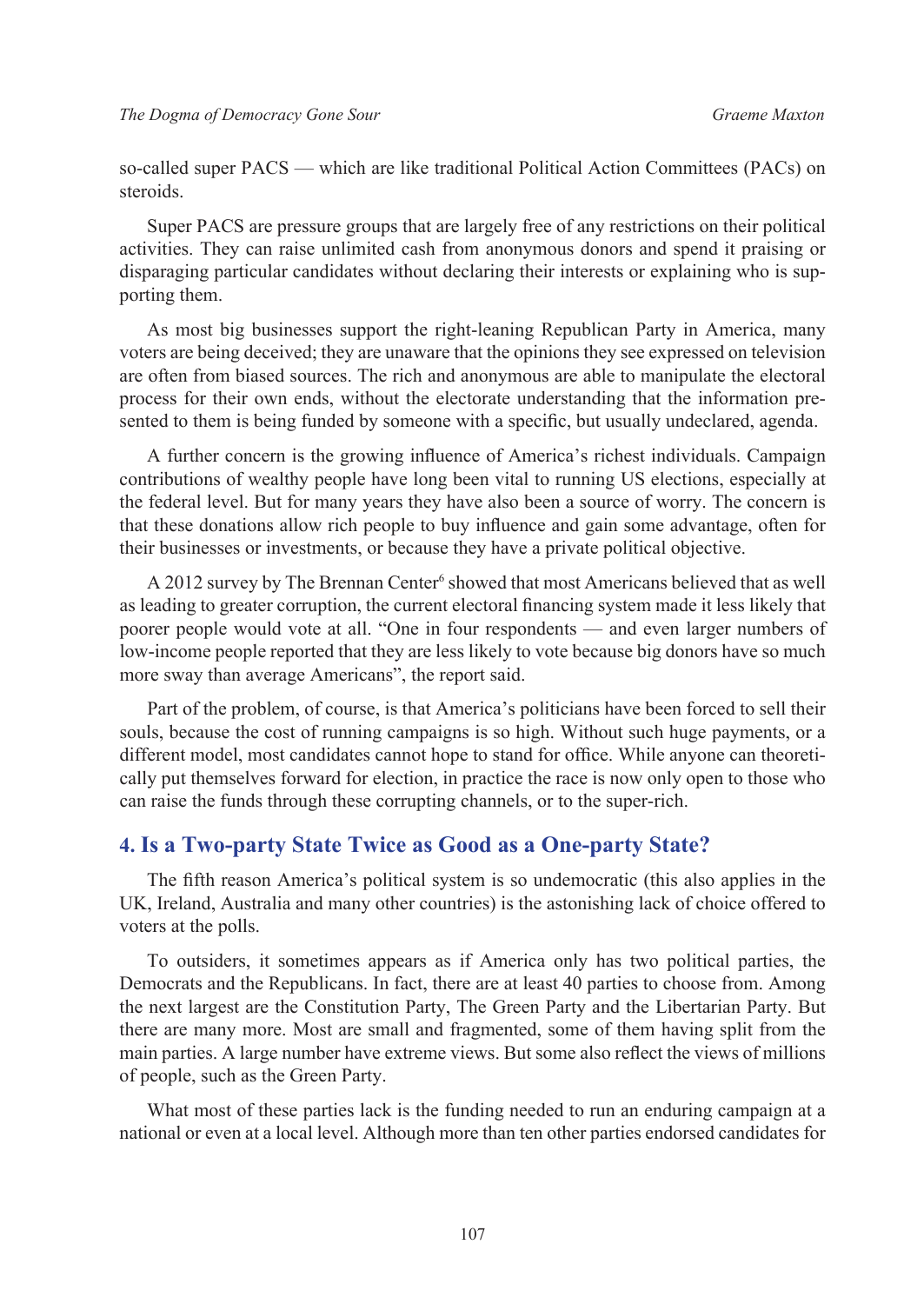the 2012 presidential election, few polled even a fraction of 1% of the vote, partly because they found it almost impossible to be heard.

The fact that these parties exist allows politicians from the two dominant parties to claim that their system is democratic, because anyone can stand for office and because the views of all strands of the political spectrum are represented. But the practical barriers that prevent these other parties from holding office make such statements meaningless.

### **5. The Dogma of Democracy**

A wider issue, mostly for those living in less democratic countries, is that the western concept of democracy has become an ideology, a weapon used to bash them. For several decades, the western world has exported an idea, trying to impose it on everyone else. Cosily wrapped in the principles of freedom, equality and justice, "democracy" has become dogma, a doctrine that is proclaimed as true without those who are imposing it needing to provide any proof — because the proof is no longer available. Coupled with the dogma of "the market", it has encouraged the citizens of other nations to turn their countries into debt-driven consumerist societies, no longer fuelled by a desire for genuine progress but by a heady hunger to go shopping.

As Francis Fukuyama argued in *The End of History and The Last Man,* the great passions that prompted armed struggles and tremendous acts of heroism in the  $20<sup>m</sup>$  century and before, have been gradually superseded by the call of the market. Material improvement has given way to material gain. The push for democracy and the free market has made nations trade their principles for Pringles.

Western<sup>[7](#page-6-6)</sup> interference, in the name of democracy, played a large part in the "Arab Spring" of 2011, especially in Egypt, where western NGOs spent millions of dollars trying to direct the revolution and manipulate the political process.<sup>8</sup> Many of those working for these NGOs were eventually expelled by the Egyptian government. Despite this, western meddling in the country's political processes remains rife.

The United Arab Emirates has also expelled<sup>9</sup> "pro-democracy" NGOs from Europe and the US, which the government found to be tinkering with the country's internal affairs. After the revolution in Libya, $10$  the government there attempted to stop US and European groups funding local NGOs as well, fearing that they would manipulate the local democratic processes.

Other countries known to have expelled westerners who were interfering in the democratic process include Russia, Pakistan, North Korea, Syria, Sudan and Bolivia. Many of the same NGOs that were in North Africa in 2011 also played a part in the changes that took place in Myanmar<sup>[11](#page-6-10)</sup> in 2012, when the country began to open up to western influence. There are also reports that western-backed groups have intervened in the political freedoms of both Thai-land<sup>12</sup> and Malaysia.<sup>[13](#page-6-12)</sup>

Rather than achieving worthy goals, the West's export of a warped dogma has been undermining its place in the world. Under the name of democracy, the West has tried to